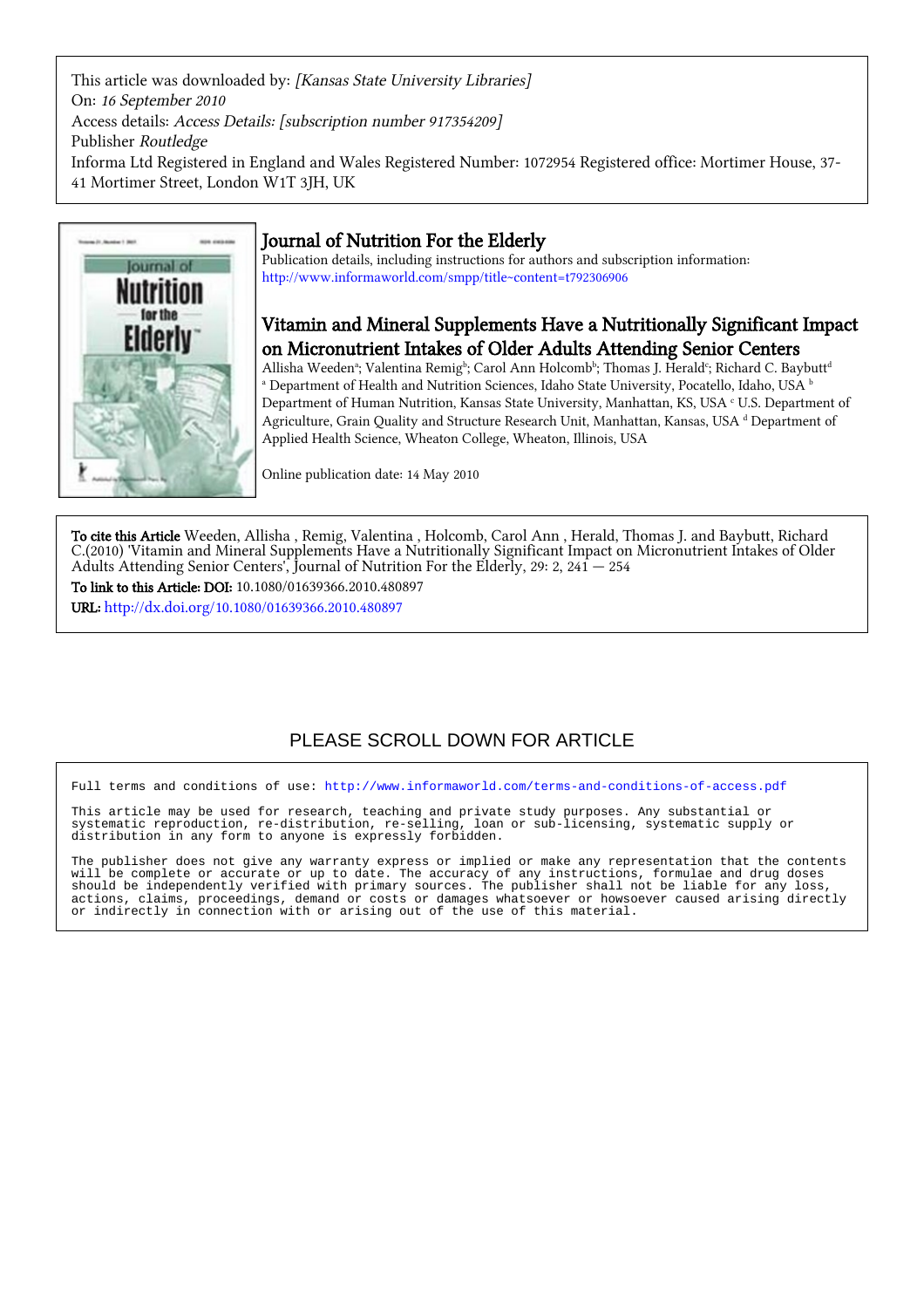

# Vitamin and Mineral Supplements Have a Nutritionally Significant Impact on Micronutrient Intakes of Older Adults Attending Senior Centers

ALLISHA WEEDEN, PhD, RD

Department of Health and Nutrition Sciences, Idaho State University, Pocatello, Idaho, USA

VALENTINA REMIG, PhD, RD, FADA and CAROL ANN HOLCOMB, PhD

Department of Human Nutrition, Kansas State University, Manhattan, KS, USA

# THOMAS J. HERALD, PhD

U.S. Department of Agriculture, Grain Quality and Structure Research Unit, Manhattan, Kansas, USA

# RICHARD C. BAYBUTT, PhD

Department of Applied Health Science, Wheaton College, Wheaton, Illinois, USA

Older adults frequently report use of vitamin and mineral (VM) supplements, although the impact of supplements on dietary adequacy remains largely unknown. The purpose of the current study was to evaluate micronutrient intakes of older adults with emphasis on identifying nutrients most improved by VM supplements, nutrients most likely to remain inadequate, and nutrients most likely consumed in excess. Community-based volunteers were recruited from senior centers and completed a questionnaire querying demographic data, current health status, and VM supplement use. Participants ( $n = 263$ ) were then contacted by telephone to complete two 24-hour diet recalls and confirm VM supplement use. Dietary adequacy was determined by comparing the ratio of mean dietary intake to the Dietary Reference Intakes (DRI). Dietary consumption was lowest for vitamins D and E, calcium, and magnesium. VM supplementation most improved

Address correspondence to Valentina Remig, PhD, RD, FADA, Department of Human Nutrition, Kansas State University, 206 Justin Hall, Manhattan, KS 66506-1407. E-mail: remig@ksu.edu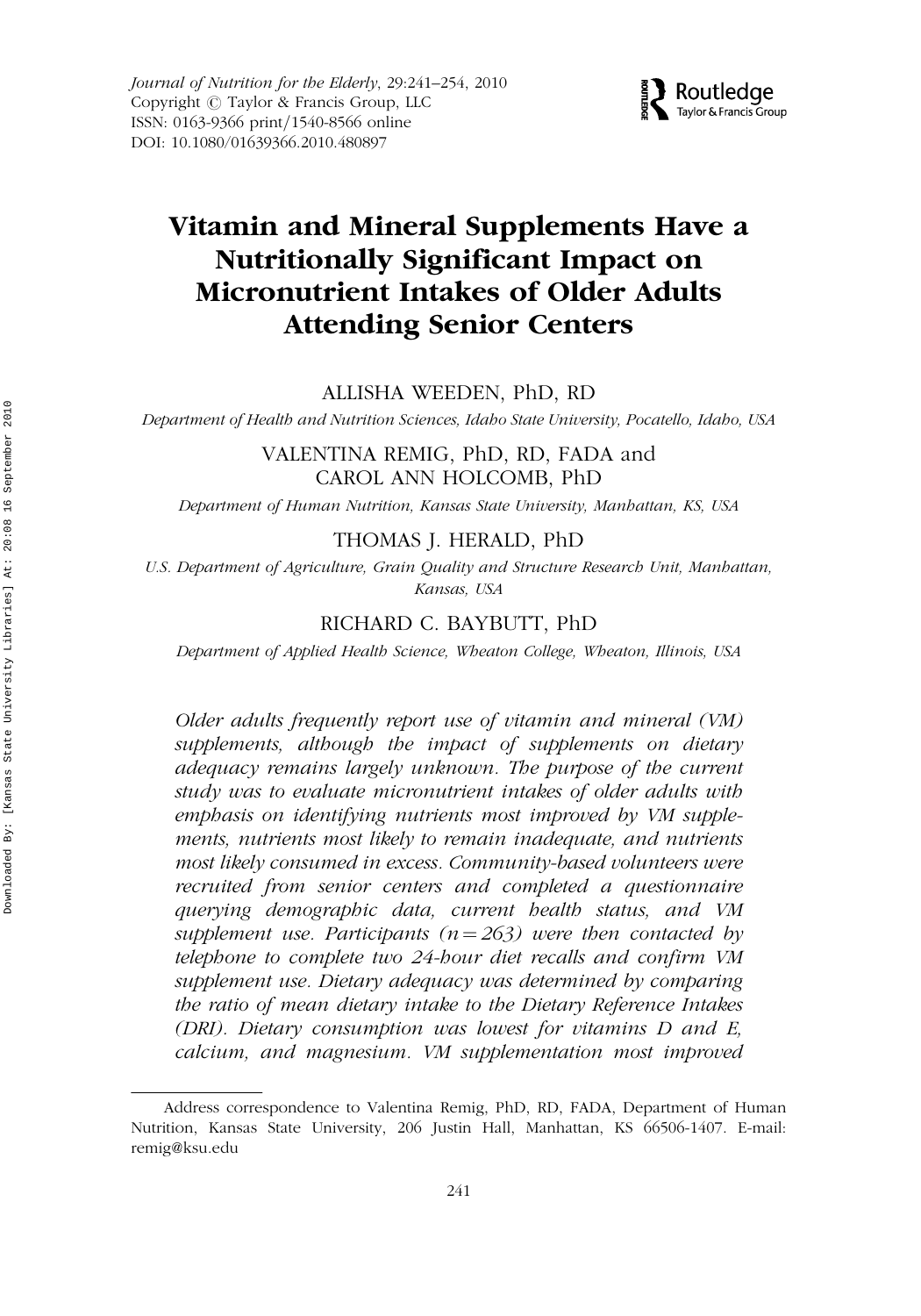intakes of vitamins E, D,  $B<sub>6</sub>$ , folic acid, and calcium. Participants were most likely to exceed the Tolerable Upper Limit with supplementation of niacin, folic acid, and vitamin A.

KEYWORDS community-based, dietary intake, vitamin/mineral supplements

# INTRODUCTION

Classic vitamin and mineral deficiencies are rarely seen in the United States, although inadequate micronutrient intakes are seen, especially among the older adult population (1). Previous studies, including the Continuing Survey of Food Intakes by Individuals (CSFII), 1994–1996, NHANES III, and NHANES 1999–2000, have shown micronutrient inadequacies within the older adult population (2–5). Intakes of calcium, magnesium, and vitamin E were particularly low among sampled populations in the aforementioned studies (2, 3, 6). A mid-1990s study designed to guide public policy and evaluate the Elderly Nutrition Program found that older adults attending congregate meal sites had intakes below the recommendation for vitamin D, vitamin E, folate, calcium, and magnesium (7). Sampled participants consumed less than 50% of the recommended amount for vitamins D and E (7). Low intake of vitamins and minerals can increase risk for chronic conditions like heart disease, some cancers, and osteoporosis (1, 8), but low intakes can be improved through increased dietary consumption, food fortification, or use of dietary supplements (9).

Recent studies estimated more than 60% of adults aged 60 years and older used a multivitamin/mineral supplement regularly  $(10, 11)$ ; up from slightly more than 45% estimated by NHANES III (11). Besides the use of the multivitamin/mineral supplement, older adults also frequently reported the use of supplements of calcium, vitamin E, and vitamin C (10, 13). Previous studies have shown that vitamin/mineral (VM) supplement use significantly increased the number of participants achieving adequate nutrient intakes (2, 14, 15).

In addition to the potential benefits of VM supplementation, there are risks with VM supplementation. The American Dietetic Association recognizes that VM supplement use may be of benefit to some older adults, but acknowledges that dietary supplements greatly increase risk for toxicities (16). Dietary supplement use has been shown in previous studies to occasionally exceed the Tolerable Upper Limit (UL) for some nutrients (2, 14). Specifically, excessive intakes of iron, zinc, folic acid, and vitamin A have been associated with VM supplement use (2, 14).

With greater numbers of older adults using VM supplements, discussions regarding the potential benefits and risks of use have increased. The purpose of this study was to evaluate the impact of vitamin and mineral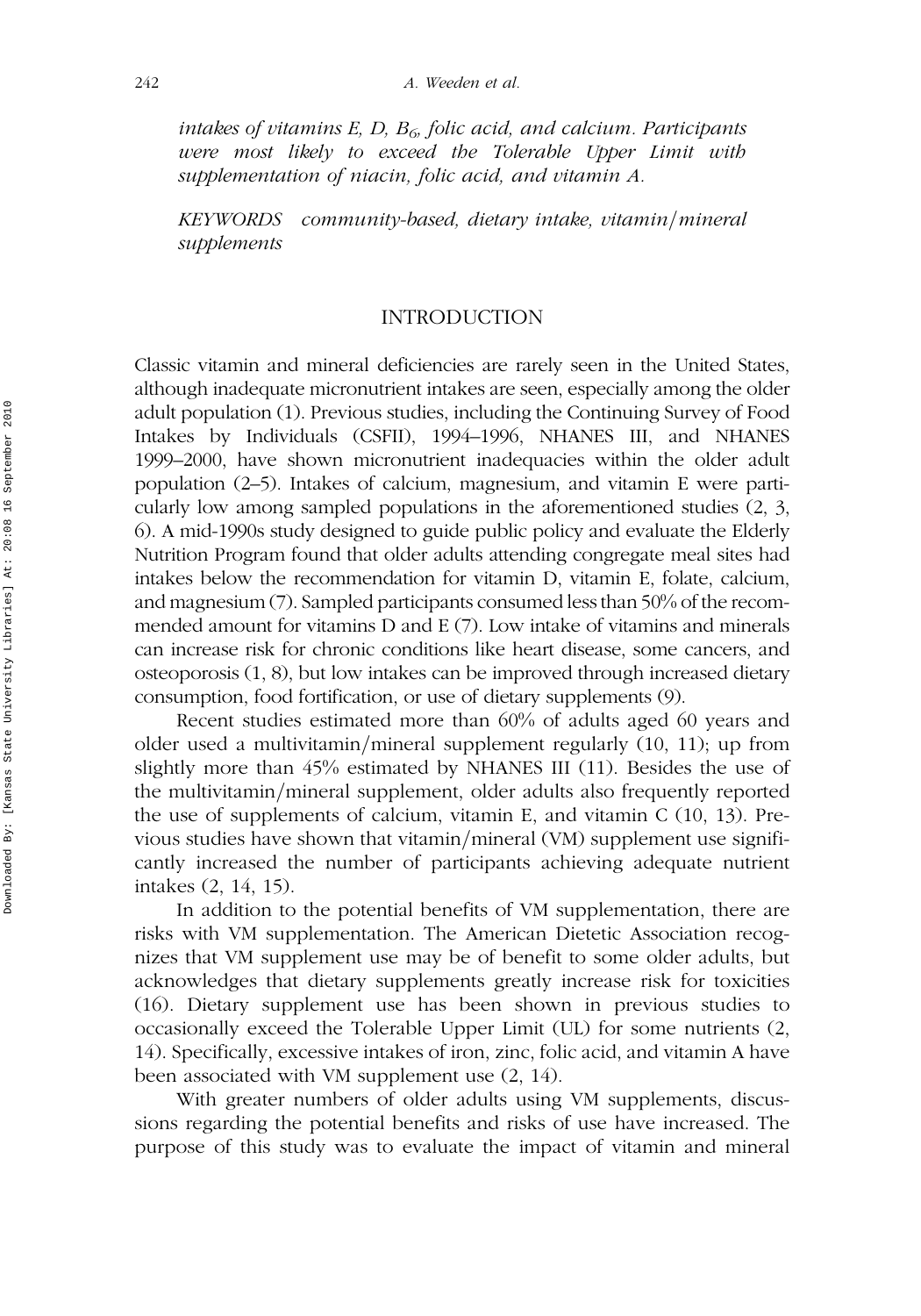supplementation on the micronutrient intake of older adults attending senior centers in Kansas. The specific objectives were to identify (a) micronutrients most improved by supplement use, (b) micronutrients most likely to remain inadequate with supplementation, and (c) micronutrients most likely consumed in excess.

#### **METHODS**

# Study Participants

This cross-sectional study enrolled participants from 35 randomly selected senior centers across the state of Kansas. Senior center participants were selected to represent a mixed audience of older adults residing in Kansas. Approval for this study was obtained from the Institutional Review Board of Kansas State University. All participants provided informed written consent on the day of study enrollment.

Adults 60 years of age and older with self-reported cognitive ability and telephone access were recruited. Individuals were asked to consider their own cognitive ability with regard to the capacity needed to complete the required 24-hour dietary recalls. A total of 374 volunteers were enrolled in the study. Six individuals younger than 60 years of age, one person with an incomplete questionnaire, and one person with a diagnosis of Alzheimer disease were excluded. Volunteers were not provided compensation for their participation, but names were entered into a drawing for a raffle prize (\$8 value) presented at each center.

# Procedures

Data collection occurred between June 2007 and January 2008 and began with a visit to each participating senior center to recruit participants. At enrollment, participants completed a questionnaire developed for this study, providing demographic information, current health status, and information on dietary supplement use. Participants were contacted twice by telephone to complete two  $24$ -hour diet recalls and confirm and/or clarify dietary supplement use. The 24-hour diet recalls were conducted by a trained researcher, who is a Registered Dietitian, using the multi-pass technique. Dietary supplement use and frequency of use was originally reported in the questionnaire at the time of enrollment. In addition to confirming dietary supplement use and frequency of use, the telephone interview also inquired as to the specific supplement brand taken, dose taken, and any supplements that may have been added since enrollment or previous interview. Required telephone interviews were not completed for 44 participants due to the request for no further contact, inability to be reached by telephone, or withdrawal due to cognitive or medical reasons.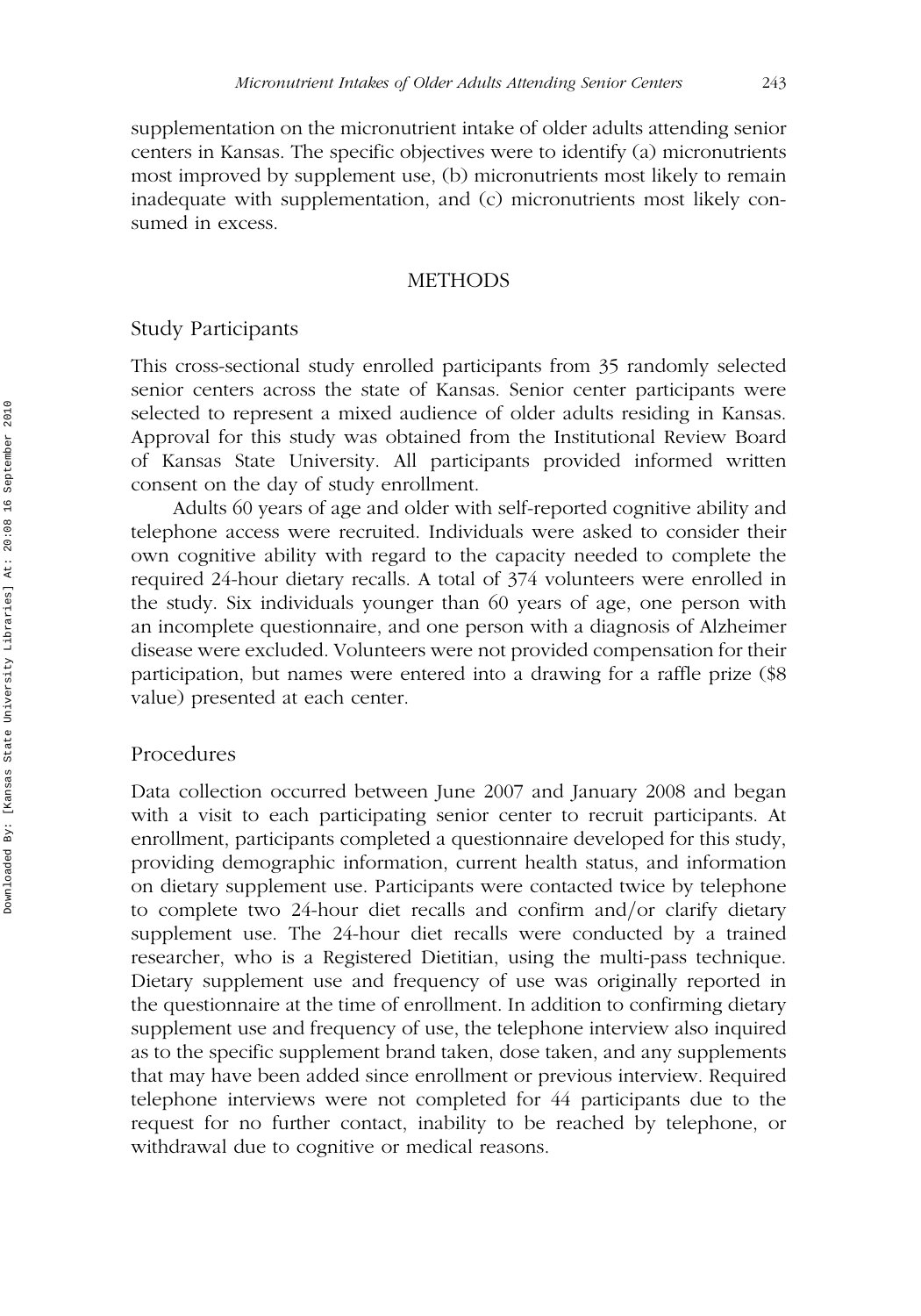Dietary intake was analyzed using Nutritionist Pro (Version 3.1, 2006, Stafford, Texas). Intakes were analyzed in 2 groups: diet only and diet  $+$ supplementation. Standardized supplement entries and dosages were applied for all VM supplements reported as an unknown brand or amount. The standardized dosages were developed based on the dose used by other participants and brands carried in stores where the participants reported purchasing dietary supplements. Any VM supplements not included in the dietary analysis software (e.g., folic acid, copper, etc.) were manually added to the mean dietary intakes of each subject. Adequacy of micronutrient intake was determined by comparing intake from the 24-hour diet recalls to the Estimated Average Requirement (EAR) and Adequate Intake (AI) from the Dietary Reference Intake (DRI) values (17). These ratios represent the portion of the DRI met. Ratios were also calculated to compare micronutrient intake to the UL to determine excessive intakes. The current analyses included only those participants reporting VM supplement use  $(n = 263)$ and therefore excluded all participants not using a VM supplement  $(n = 49)$ .

# Statistical Analyses

All statistical analyses were performed using SPSS (Version 15.0, 2006, SPSS, Inc., Chicago, IL). Chi-square tests were used to identify differences in micronutrient intakes by gender and age groups (18). The Mann-Whitney test was used to determine differences in mean supplements consumed by gender (18). Statistical significance was set at  $p < .05$ . Dietary adequacy was evaluated by creating ratios comparing dietary intake to the EAR. Nutrients without EAR values were evaluated for sufficient intake by comparing the ratio of dietary intake to the AI. Micronutrient intakes with ratios greater than 1.0 were considered adequate or sufficient. Any micronutrient intake ratio below 1.0 was considered inadequate or insufficient. Excessive intake was determined by creating ratios to compare dietary intake to the UL. Micronutrients with ratios above 1.0 were considered excessive.

#### Results

Two hundred sixty-three participants completed two 24-hour diet recalls and confirmed usage of at least one VM supplement. The study participants were predominately female, white (non-Hispanic), and widowed with an annual income below \$24,000. Most participants had at least a high school education and participated in a meal program through the senior center. Alcohol and tobacco use were rare among study participants. Chronic health conditions were reported by more than 90% of participants, and the use of multiple prescription medications was common. Mean age of participants was 77.0 years  $(\pm 7.3)$ , 77.3 years  $(\pm 7.5)$  for females and 76.1 years  $(\pm 6.8)$  for males. Additional demographic and health characteristics can be found in Table 1.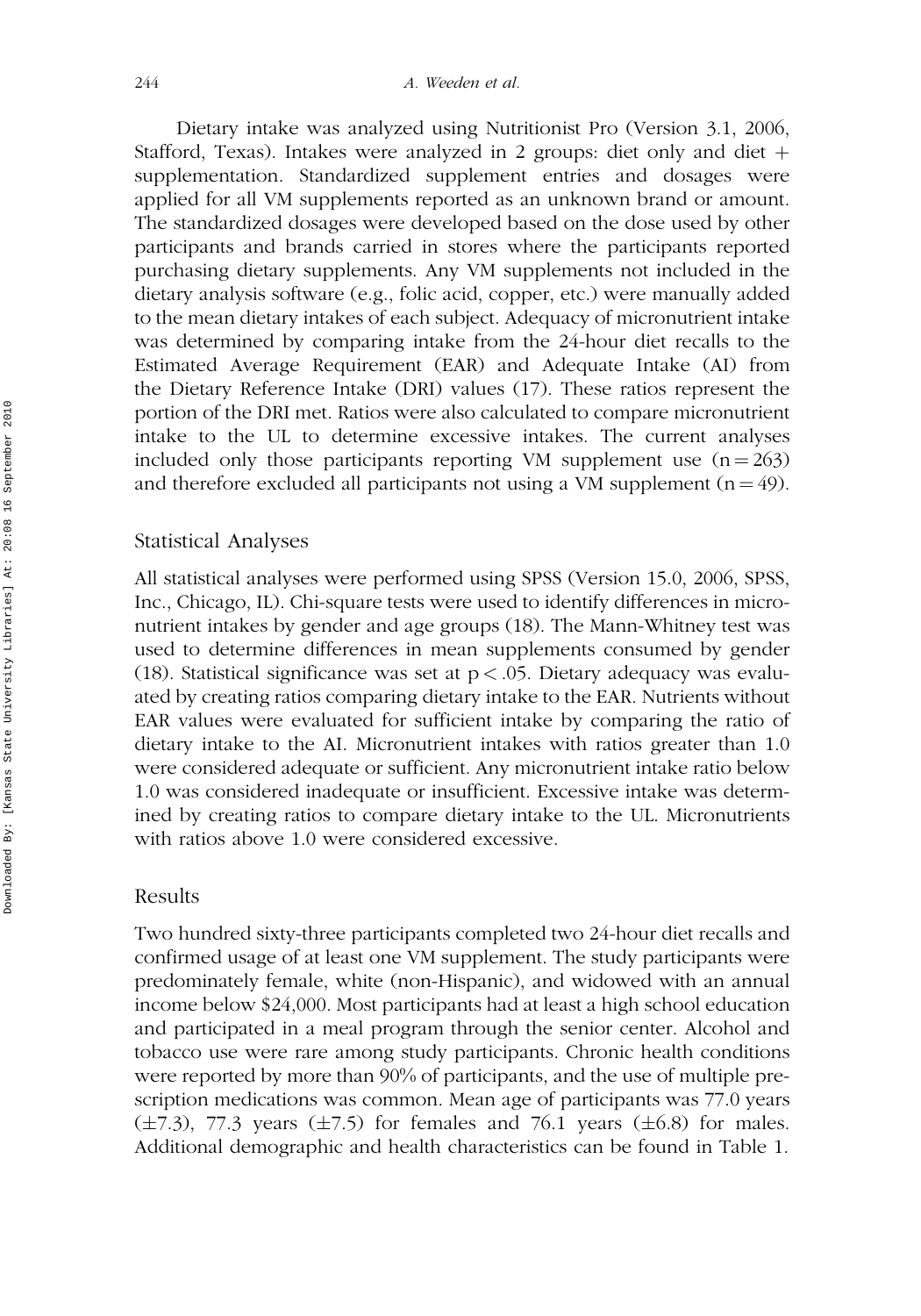|                                                        | Male $(\%)$ | Female (%) |
|--------------------------------------------------------|-------------|------------|
| Gender                                                 | 22.8        | 77.1       |
| Race/Ethnicity $(n = 263)$                             |             |            |
| White, non-Hispanic                                    | 21.7        | 73.0       |
| African American                                       | 0.8         | 2.7        |
| Hispanic                                               | 0.0         | 1.5        |
| Native American                                        | 0.4         | 0.0        |
| Marital Status ( $n = 262$ )                           |             |            |
| Widowed                                                | 5.7         | 43.9       |
| Married                                                | 11.8        | 22.5       |
| Divorced                                               | 3.8         | 8.4        |
| Single                                                 | 1.5         | 2.3        |
| Yearly Income $(n = 263)$                              |             |            |
| $<$ \$24,000                                           | 10.6        | 39.9       |
| $>$ \$24,000                                           | 7.2         | 13.7       |
| Did not report                                         | 4.9         | 23.6       |
| Education ( $n = 260$ )                                |             |            |
| <high school<="" td=""><td>4.2</td><td>7.3</td></high> | 4.2         | 7.3        |
| High school                                            | 8.5         | 28.1       |
| Some college                                           | 5.4         | 31.9       |
| College grad                                           | 5.0         | 9.6        |
| Current Health Status $(n = 263)$                      |             |            |
| Excellent                                              | 1.5         | 5.3        |
| Very good                                              | 7.6         | 19.8       |
| Good                                                   | 8.7         | 32.7       |
| Fair                                                   | 4.6         | 17.9       |
| Poor                                                   | 0.4         | 1.5        |
| Alcohol Use $(n = 251)$                                |             |            |
| Never use                                              | 19.5        | 66.5       |
| Consumes weekly                                        | 4.0         | 10.0       |
| Tobacco Use $(n = 256)$                                |             |            |
| Never used                                             | 8.2         | 56.3       |
| Current user                                           | 1.2         | 1.6        |
| Former user                                            | 13.7        | 19.1       |
| Meal at Senior Center $(n = 260)$                      |             |            |
| Yes                                                    | 20.7        | 65.0       |
| N <sub>O</sub>                                         | 1.9         | 12.3       |

TABLE 1 Demographic and Health Characteristics of Older Kansans Using Vitamin and Mineral Supplements

A multivitamin/mineral supplement was the most commonly used type of VM supplement. Other frequently reported VM supplements included calcium, vitamin D, vitamin E, and vitamin C. Female participants used significantly ( $p < .01$ ) more VM supplements than males,  $3.1 \pm 2.1$  and  $1.9 \pm 2.0$ , respectively. Additionally, female participants were significantly more likely to use calcium, vitamin D, and vitamin  $B_{12}$  than male participants. A complete listing of VM supplements used is provided in Table 2.

Dietary micronutrient intakes are reported in Table 3. Vitamin intakes below recommended levels were most common for vitamin D in 100% of participants, vitamin E in 97.0% of participants, and folic acid in 71.5% of participants. All participants met the DRI for niacin, 92.0% met the DRI for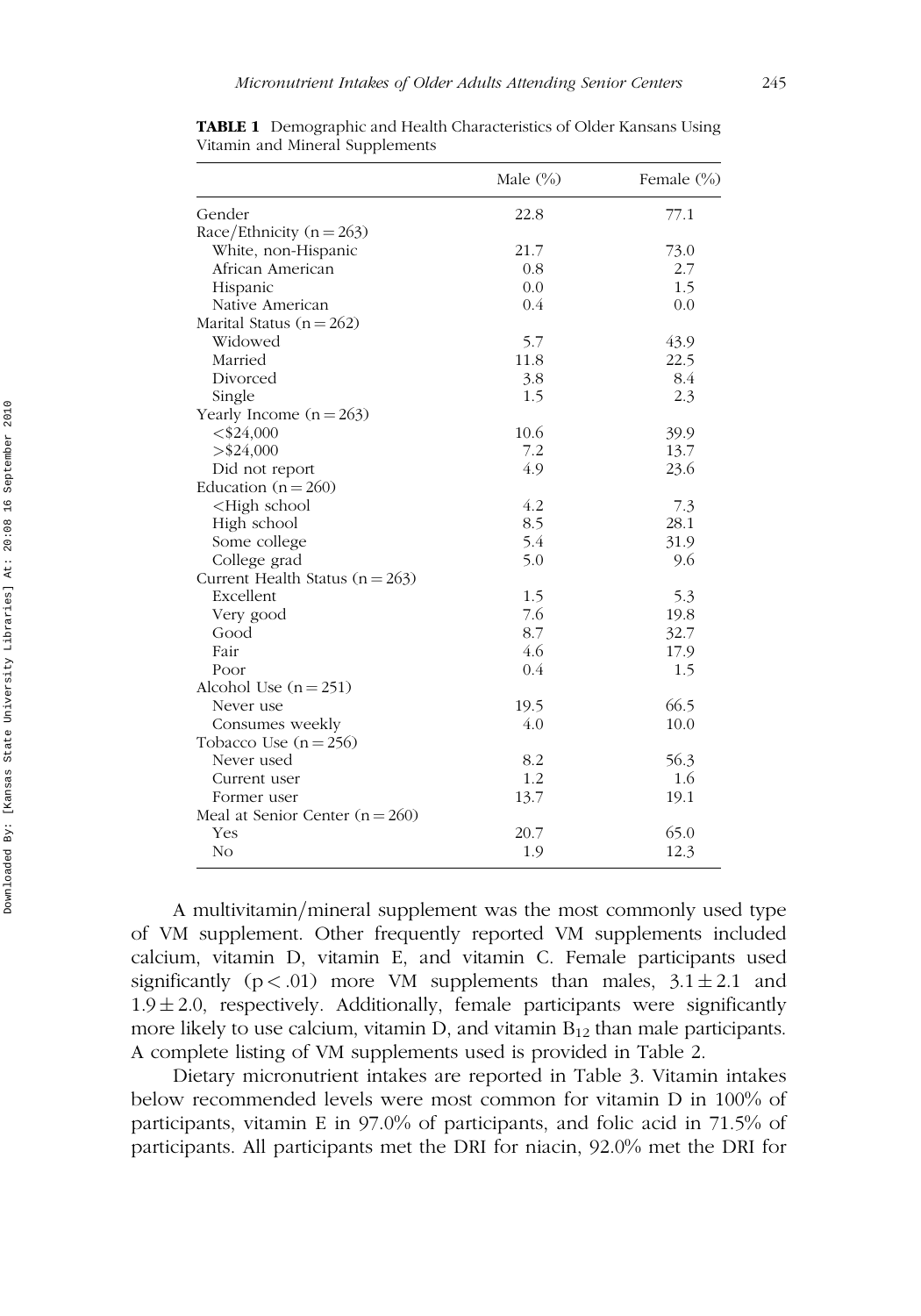| Supplement           | Total $(n = 263)$ % | Male ( $n = 59$ ) % | Female $(n = 204)$ % |
|----------------------|---------------------|---------------------|----------------------|
| Multivitamin/Mineral | 72.6                | 67.8                | 74.0                 |
| Calcium              | $61.6^{\dagger}$    | 33.9                | 69.6                 |
| Vitamin D            | $54.4^{\ddagger}$   | 33.9                | 60.3                 |
| Vitamin C            | 24.0                | 20.3                | 25.0                 |
| Vitamin E            | 22.4                | 22.0                | 22.5                 |
| B-complex            | 15.6                | 15.3                | 9.3                  |
| Magnesium            | 12.9                | 13.6                | 12.7                 |
| Vitamin $B_{12}$     | $12.5^{\dagger}$    | 3.4                 | 15.2                 |
| Eye vitamin/mineral* | 10.6                | 18.6                | 14.7                 |
| Iron                 | 9.1                 | 10.2                | 8.8                  |
| Folic acid           | 8.4                 | 8.5                 | 8.3                  |
| Zinc                 | 8.4                 | 8.5                 | 8.3                  |
| Vitamin $B_6$        | 3.8                 | 1.7                 | 4.4                  |
| Vitamin A            | 3.4                 | 1.7                 | 3.9                  |
| Chromium             | 3.0                 | 5.1                 | 2.5                  |
| Niacin               | 2.7                 | 5.1                 | 2.0                  |
| Selenium             | 2.3                 | 1.7                 | 2.5                  |
| Thiamin              | 0.8                 | 0.0                 | 1.0                  |

TABLE 2 Types and Frequency of Vitamin and Mineral Supplements Used by Older Kansans

\*Formulation designed to help maintain eye function, usually containing  $\beta$ -carotene, vitamin C, vitamin E, copper, and zinc.

riboflavin, and 81.4% met the DRI for vitamin A. Mineral intakes most frequently below DRI levels were calcium in 97.7% of participants and magnesium in 86.3% of participants. The DRI was most commonly met for iron and selenium in 97.7% of participants and 68.4% of participants, respectively. Statistical differences were found by gender for achieving adequate intake levels of vitamin  $B_{12}$ , folic acid, thiamin, calcium, chromium, copper, and selenium from food only.

The changes in the number of participants achieving recommended intakes with VM supplements are located in Table 3. VM supplementation significantly impacted the micronutrient intake for a large number of participants. The number of participants achieving adequate intakes was most improved for vitamin  $B_6$ , vitamin D, vitamin E, folic acid, and calcium following the inclusion of VM supplements. No statistical gender differences were found in the number of participants achieving recommended intakes with the use of VM supplements.

Participants exceeding the UL can be found in Table 4. Supplementation was most likely to exceed the maximum recommended intakes of niacin in 42.2% of participants, vitamin A in 30%, and folic acid in 25.9% of participants. Also included in Table  $4$  are the mean diet  $+$  dietary supplement intake for participants exceeding the UL. Participants exceeding the niacin UL were most likely to be taking multivitamin/mineral supplements  $+B$ -complex supplements or multivitamin/mineral supplement only. Thirty-nine participants

 $\dagger p < .01$ .

 $\rm\ddot{p} < .001$ .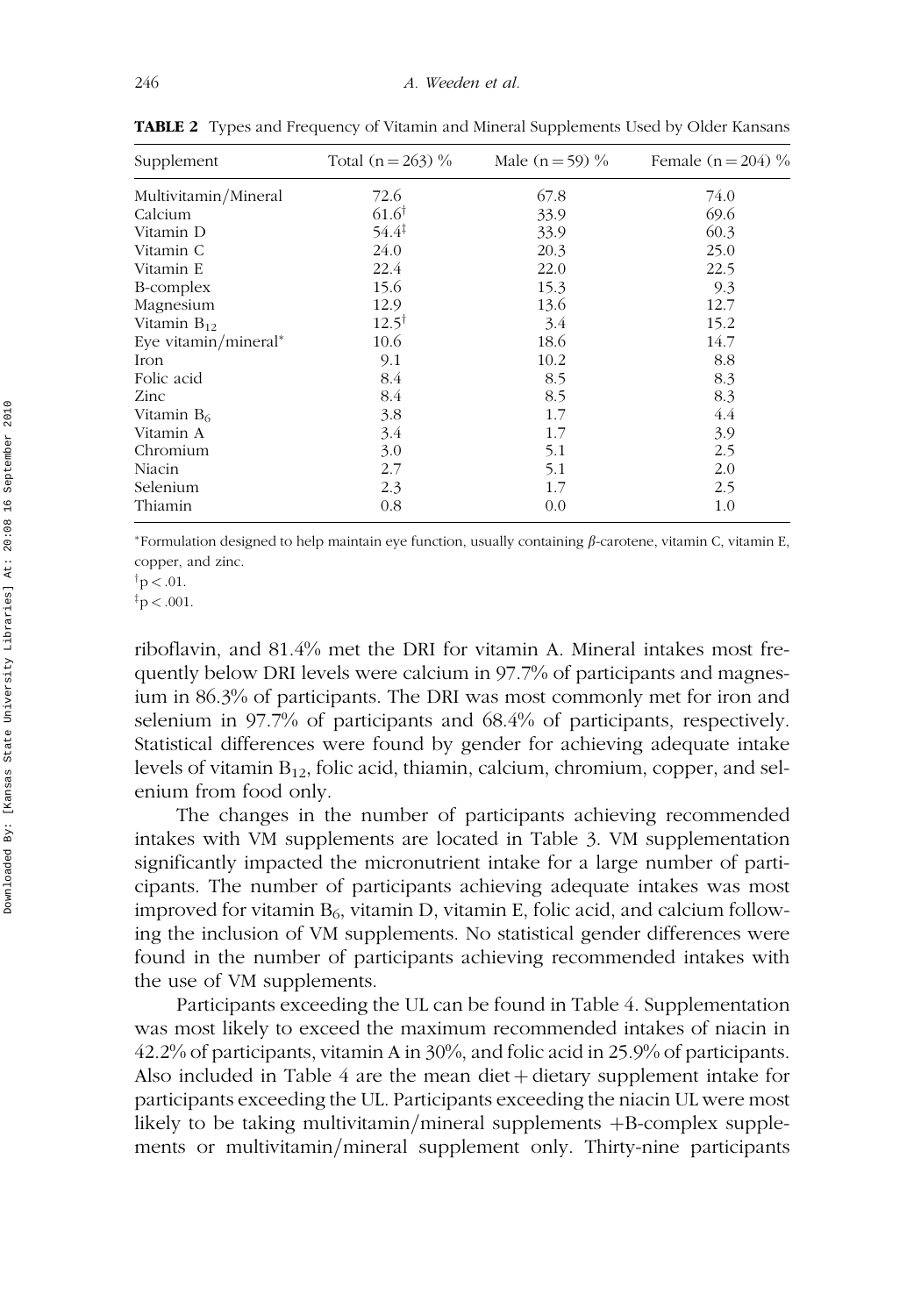|                        | Food only |       |        | $Food + supplement$ |      |        |
|------------------------|-----------|-------|--------|---------------------|------|--------|
|                        | Total     | Male  | Female | Total               | Male | Female |
| % Below EAR/AI         |           |       |        |                     |      |        |
| Vitamins               |           |       |        |                     |      |        |
| Vitamin A              | 18.6      | 16.9  | 19.1   | 3.8                 | 1.7  | 4.4    |
| Vitamin B6             | 61.2      | 55.9  | 62.7   | 13.3                | 8.5  | 14.7   |
| Vitamin $B_{12}$       | $23.2*$   | 10.2  | 27.0   | 6.1                 | 0.0  | 7.8    |
| Vitamin C              | 52.9      | 59.3  | 51.0   | 16.7                | 18.6 | 16.2   |
| Vitamin D <sup>b</sup> | 100.0     | 100.0 | 100.0  | 51.7                | 57.6 | 50.0   |
| Vitamin E              | 97.0      | 96.6  | 97.1   | 22.1                | 18.6 | 23.0   |
| Folic Acid             | $71.5*$   | 57.6  | 75.5   | 17.5                | 8.5  | 20.1   |
| Niacin                 | 0.0       | 0.0   | 0.0    | 0.0                 | 0.0  | 0.0    |
| Riboflavin             | 8.0       | 3.4   | 9.3    | 1.5                 | 0.0  | 2.0    |
| Thiamin                | $35.4*$   | 23.7  | 38.7   | 9.1                 | 5.1  | 10.3   |
| Minerals               |           |       |        |                     |      |        |
| Calcium <sup>b</sup>   | $97.7*$   | 93.2  | 99.0   | 49.8                | 59.3 | 47.1   |
| Chromium               | $29.7**$  | 44.1  | 25.0   | 12.5                | 15.3 | 11.8   |
| Copper                 | $37.3**$  | 20.3  | 43.6   | 17.1                | 6.8  | 20.1   |
| Iron                   | 2.3       | 0.0   | 2.9    | 1.5                 | 0.0  | 2.0    |
| Magnesium              | 86.3      | 84.7  | 86.8   | 67.3                | 78.0 | 64.2   |
| Selenium               | $31.6***$ | 6.8   | 38.7   | 17.5                | 0.0  | 22.5   |
| Zinc                   | 53.2      | 57.6  | 52.0   | 15.6                | 13.6 | 16.2   |

TABLE 3 Micronutrient Intakes Below the Estimated Average Requirement (EAR) and Adequate Intake (AI) Reference Values for Subjects by Gender<sup>a</sup>

<sup>a</sup>Intake was calculated as a ratio of the recommended intakes, actual intakes ÷ recommended intakes. Ratios <1.0 were intakes below recommendation and represented in this table. Ratios >1.0 were above recommendation and considered adequate.

<sup>b</sup>Nutrients with AI values.

 $***p < .001, **p < .01, *p < .05.$ 

TABLE 4 Percent of Subjects Exceeding the Tolerable Upper Limit (UL) through Use of All Vitamin and Mineral Supplements and Mean Intake of Participants Exceeding the UL

|                         | Exceeding UL $(\%)$ | Mean $\pm$ standard deviation                  |
|-------------------------|---------------------|------------------------------------------------|
| Niacin                  | 42.2                | $133.1 \,\mathrm{mg} \pm 141 \,\mathrm{mg}$    |
| Vitamin A <sup>*</sup>  | 30.0                | 17405.7 IU ± 7401.6 IU                         |
| Folic Acid <sup>†</sup> | 25.9                | $1428.6 \,\mu g \pm 374.7 \,\mu g$             |
| Magnesium               | 14.1                | $407.8 \,\mathrm{mg} \pm 1598.1 \,\mathrm{mg}$ |
| Iron                    | 2.7                 | $61.9 \,\mathrm{mg} \pm 17.9 \,\mathrm{mg}$    |
| Vitamin E               | 0.8                 | 1627 IU $\pm$ 594.5 IU                         |
| Vitamin $B_6$           | 0.4                 | 551.4 mg                                       |
| Vitamin C               | 0.4                 | 3076.1 mg                                      |
| Vitamin D               | 0.4                 | 2704.21 IU                                     |

\*Combined intake of provitamin A and  $\beta$ -carotene.

<sup>†</sup>Recorded in µg DFE.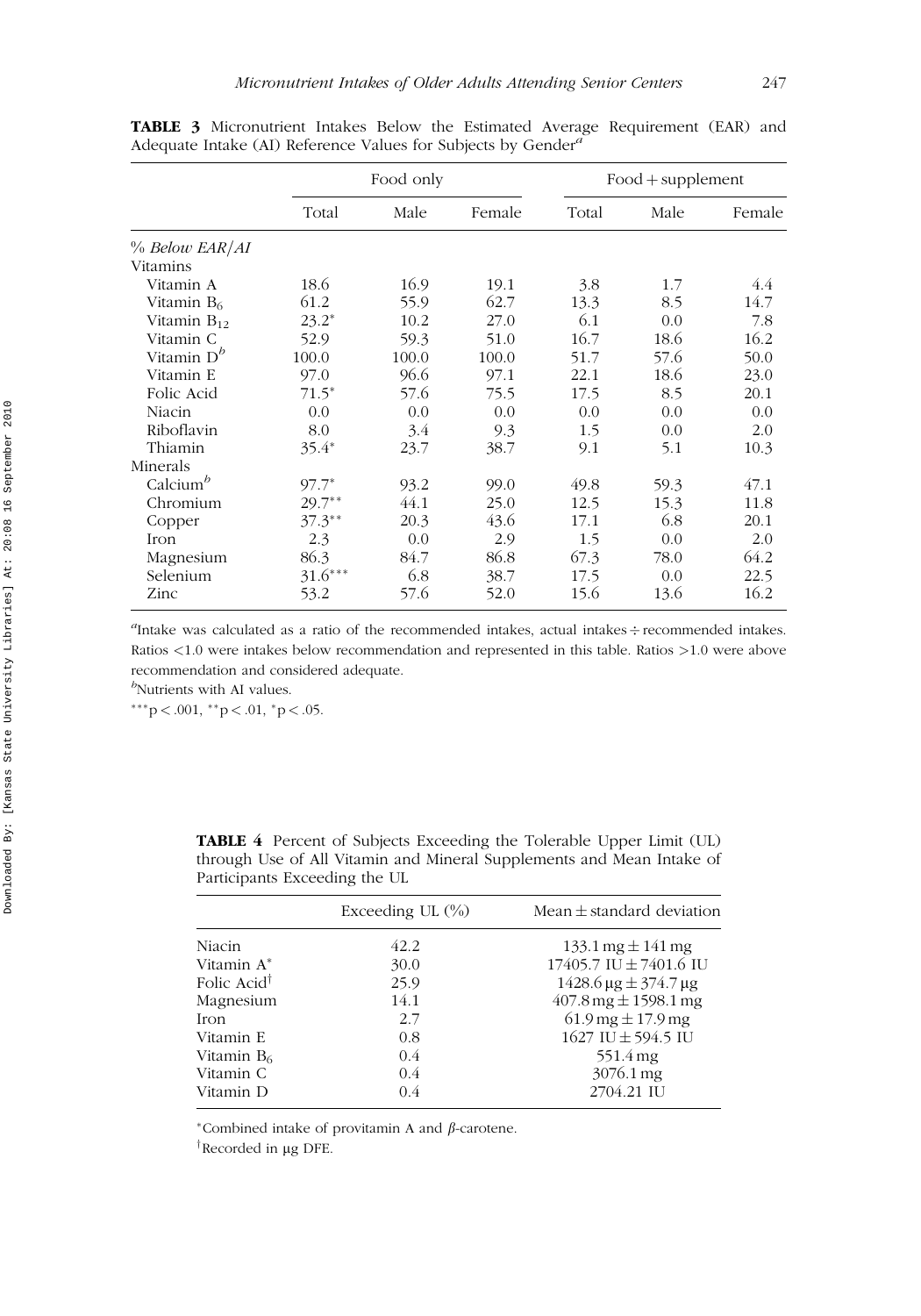exceeded the UL through diet intake alone; 13 participants from this group did not take any dietary supplements containing niacin and were excluded from the results in Table 4. Mean intake for individuals exceeding the UL for vitamin A through dietary intake was  $15203.2 \pm 5149.5$  IU. Five participants exceeded the UL for folic acid through diet only; mean intake was  $1304.7 \pm 213.3 \,\mu$ g DFE. Consumers of B-complex and single nutrient folic acid supplements frequently reported high folic acid intakes. Participants exceeded the UL for magnesium, iron, vitamin E, vitamin  $B_6$ , vitamin C, or vitamin D from diet  $+$  dietary supplement use. The one participant exceeding the UL for vitamin D did so through a physician-prescribed dose.

#### **DISCUSSION**

# Vitamin/Mineral Supplement Use

Vitamin and mineral supplement use was very common among study participants, especially among females, and the types of VM supplements used were consistent with previous reports  $(8, 11)$ . As anticipated, multivitamin/ mineral supplements were the most commonly used type of dietary supplement in the current study. Vitamin E, vitamin C, and calcium had previously been reported as the most common single nutrient supplements (2, 10, 11, 19). The high usage of vitamin D in the current study has not been previously reported; the difference may be the result of supplement classification in the current study. Each of the calcium supplement brands reported containing vitamin D; therefore, all participants taking calcium were classified as taking both calcium and vitamin D, resulting in a higher rate of use than reported in previous studies. The current study found no evidence of health care professionals or media influence on vitamin D intake as very few participants took an individual vitamin D supplement. With increasing awareness of the benefits of vitamin D, future studies may find higher supplementation rates and amounts.

# Dietary Intakes of Micronutrients

Dietary intakes of vitamin A, vitamin  $B_{12}$ , niacin, riboflavin, iron, and selenium were adequate in more than 75% of the current study participants. Similarly, the Continuing Survey of Food Intakes by Individuals, 1994–1996 (CSFII) that focused on older adults also found 75% of all participants had adequate intakes for vitamin  $B_{12}$  and iron, but the CSFII did not report intakes of niacin, riboflavin, or selenium (2). Adequate niacin and riboflavin intakes were reported in greater than 75% of the older adults enrolled in the Salsibury Eye Evaluation (20). NHANES 1999–2000 also reported most participants older than 60 years of age having adequate selenium intakes (20).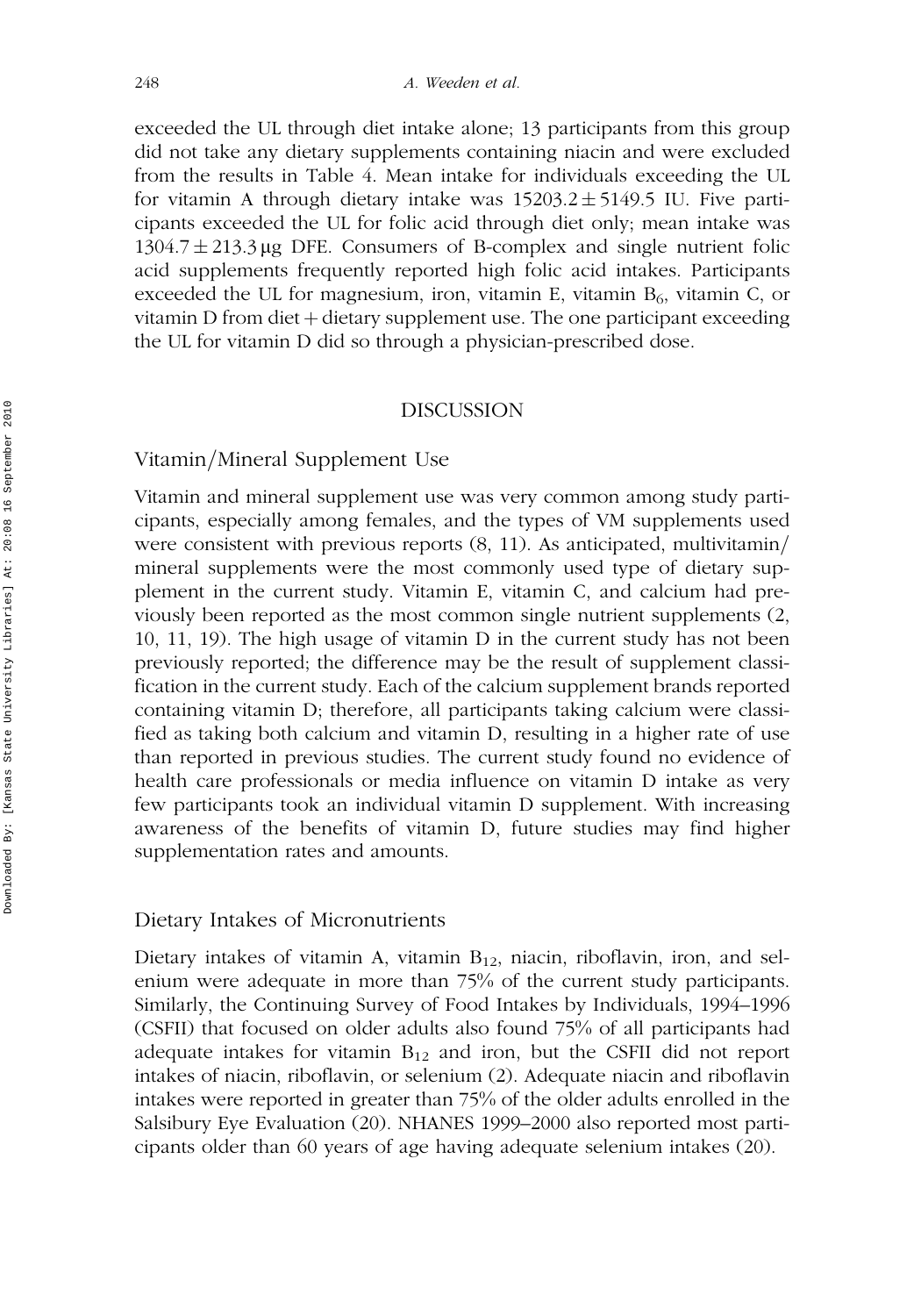Greater than 50% of the current population had inadequate intakes of vitamin E, magnesium, folic acid, vitamin  $B_6$ , and insufficient intakes of vitamin D and calcium. Low dietary intakes of vitamin E, magnesium, and calcium have been commonly reported in older adult populations  $(2-4, 20, 21)$ . The low intake of vitamin B<sub>6</sub> was surprising, because previous studies like CSFII and NHANES 1999–2000 reported that a majority of older adults had adequate intakes (2, 4). While studies that have focused on regional populations rather than national samples were more likely to report inadequate vitamin  $B_6$  intakes, it is unclear why the current study participants had low intakes (20, 22). Vitamin D is found in limited quantities within the food supply, and intake has not previously been reported in large national studies like CSFII or NHANES. However, a previous report of vitamin D intake among congregate meal participants indicated only 40.2% of the vitamin D recommendation was being consumed (7). The evidence of low vitamin D intakes is supportive of the current findings.

# Impact of Vitamin/Mineral Supplements on Dietary Intake

The use of VM supplements significantly improved the dietary intake of all micronutrients analyzed in the current study. Most improved was vitamin E, followed by folic acid, vitamin  $B_6$ , and zinc. Consistent with previous findings, vitamin E adequacy was most impacted by the inclusion of VM supplements (2, 14, 15).

Despite the evidence that most nutrient intakes significantly improved with VM supplement use, some nutrient intakes still remained inadequate in a large percentage of the current study participants. In particular, magnesium, vitamin D, and calcium were most likely to remain inadequate despite supplementation. Previously reported NHANES 1999–2000 data indicated that magnesium intake decreased with increasing age, and dietary supplements were an important source of the mineral  $(6)$ . Multivitamin/mineral supplements were the most common sources of supplemental magnesium in the current study, but in most cases still did not provide enough to meet standards. The CSFII study found that 30% of participants still had inadequate intakes despite supplementation (2). The inadequate magnesium intakes found in the current study are a concern because low magnesium levels may cause hypocalcemia and interfere with vitamin D metabolism (8). Further, low magnesium intakes have been associated with higher blood pressure levels (8); over half of the current study participants reported high blood pressure.

Even with widespread use of multivitamin/mineral supplements and calcium supplements containing vitamin D, intakes remained insufficient for nearly half of the study population. With age comes an increased need for some nutrients and the Modified MyPyramid for Older Adults specifically addresses the increased need for nutrients like calcium and vitamin D in addition to vitamin  $B_{12}$  (23). A flag at the top of the pyramid suggests that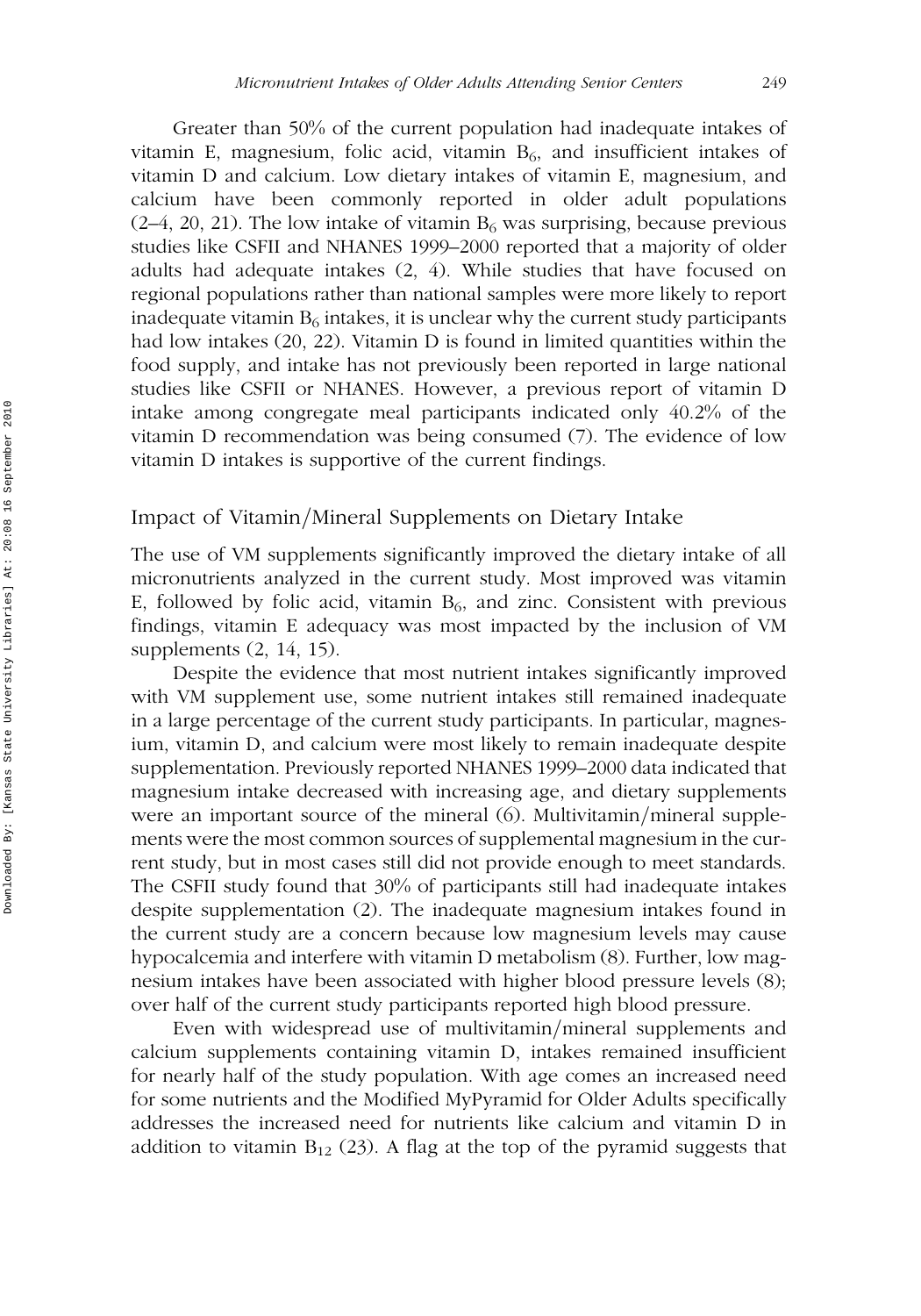some older adults may need to supplement calcium, vitamin D, and vitamin  $B_{12}$  to meet the increased need (23). In the current study, most supplemental vitamin D was consumed as part of calcium supplements in dosages of 200–400 IU. The current study results support the potential need for dietary supplements to meet the needs of nutrients like calcium and vitamin D as highlighted by the Modified MyPyramid for Older Adults. Low vitamin D intakes are especially concerning in older adult populations since the body's ability to produce vitamin D decreases with advancing age (24). Impaired calcium absorption, osteoporosis, and increased risk of bone fracture have all been associated with low vitamin D intake in older adults (17, 24).

Calcium intakes remained low despite frequent supplementation with doses of 400–600 mg by participants. NHANES III also reported that calcium intakes were insufficient in 60% of males and 66% of females despite the inclusion of dietary supplements (3). The current study reported slightly lower percentages of older adults with insufficient calcium intakes after the inclusion of dietary supplements. The difference can be explained in part by the greater number of participants taking calcium supplements in addition to multivitamin/mineral supplements in the current study than in NHANES III, 63% versus 27% (3). The major concern of insufficient calcium intakes among older adults is decreased bone mineral density and increased risk of bone fractures (8). Use of antacids was rarely reported in the current study, and even fewer reported use as a calcium supplement.

# Excessive Intake

While inadequate intakes remain a concern for older adults, the use of VM supplements increases the risk of excessive intake. Participants in the current study were most likely to exceed the UL for niacin, folic acid, and vitamin A. Excessive niacin intakes have been reported in previous studies. The Hawaii-Los Angeles Multi Ethnic Cohort (MEC) found 61% of participants exceeded the UL for niacin (14). Excessive intakes in the current study were the result of B-complex and single nutrient niacin supplements. Five participants in the current study reported taking therapeutic doses of niacin for treatment of high cholesterol. The UL was set for niacin, not to prevent toxicity but rather to prevent an adverse reaction known as flushing syndrome (25).

Supplementation exceeded the vitamin A upper limit for 30% of participants; all exceeded the UL through a combination of provitamin A and beta-carotene. Single nutrient vitamin A supplements, recorded primarily as the preformed vitamin, may account for some participants' excessive intake. The most common multivitamin/mineral supplements contained 3500 IU of vitamin A. Participants exceeding the UL through the use of preformed vitamin A are at the greatest risk for toxicity (26). The Nurses' Health Study found an increased risk of hip fracture in older adult females consuming high levels of vitamin A (27). Participants in the Nurses' Health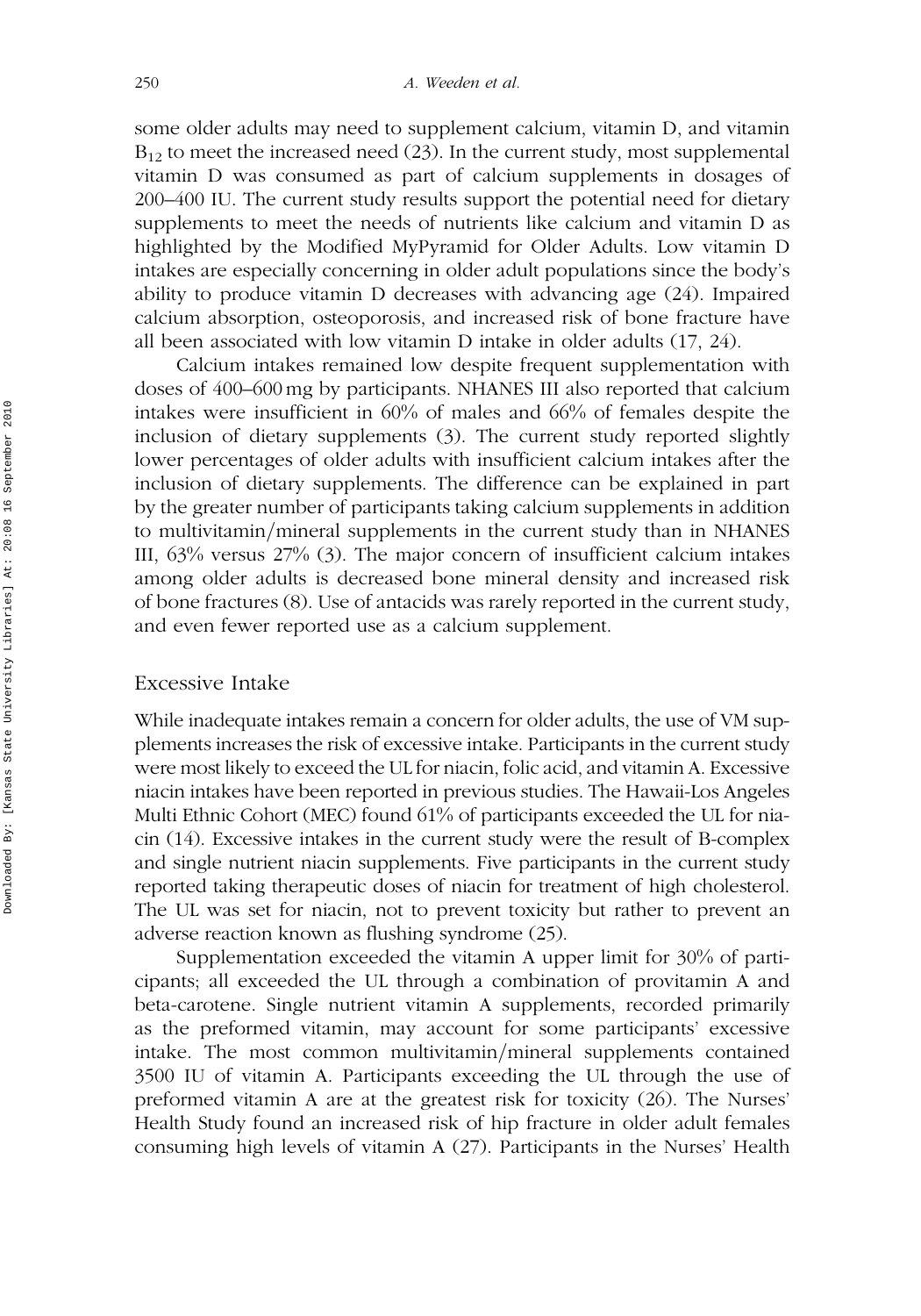Study with the greatest risk of hip fracture consumed greater than 15,000 IU of total vitamin A (27). The mean intake for participants exceeding the UL in the current study was 17405 IU and significantly higher than the amount associated with increased risk in the Nurses' Health Study. The high intake may be placing some participants at a greater risk for hip fracture.

Excessive folic acid intakes in older adults have been a concern since fortification of grain products began in 1998 (28). Folic acid supplementation has the potential to mask a  $B_{12}$  deficiency in older adults, increasing the risk of pernicious anemia and cognitive impairment (28). More than 84% of participants taking a folic acid supplement exceeded the UL in the current study. The use of B-complex supplements also significantly increased the number of current participants exceeding the folic acid UL.

Only three participants in the current study exceeded the vitamin E UL (1100 IU), but research studies published in the past decade have begun to raise questions regarding the safety of vitamin E at much lower dosages. A metaanalysis of vitamin E supplementation has found that as vitamin E supplementation dose increases above  $150$  IU/day, the all-cause mortality rate also increases (29). The most common vitamin E supplement dose in the current study was 400 IU. In addition to possible increased risk of mortality, doses of vitamin E above 400 IU have also been associated with increased risk of hemorrhagic stroke in the Physicians' Health Study II (PHSII) (30). Furthermore, PSHII found no evidence that vitamin E supplementation affected cardiovascular events (30), a commonly cited reason for vitamin E supplementation.

# Strengths of the Study

The results of the current study were strengthened by the enrollment of participants from across the state. A demographic characterization of the Elderly Nutrition Program (ENP) found participants to be on average 76 years of age, primarily female, white, widowed, and an education level below high school graduate (7). The population described in the ENP characterization is very similar to the population of the current study, although education level is an exception. The similarities indicate that the current study accurately characterizes the typical senior center participant and therefore increases the applicability of the results to other senior center populations throughout the United States. Also, the inclusion of VM supplements not included with the diet analysis software and careful attention to accurate reporting of the nutritional content of each of these supplements improved accuracy and provided strength to the results.

# Limitations of the Study

Limitations of the current study include the use of volunteer participants and self-reported data. The current sample of volunteer participants from senior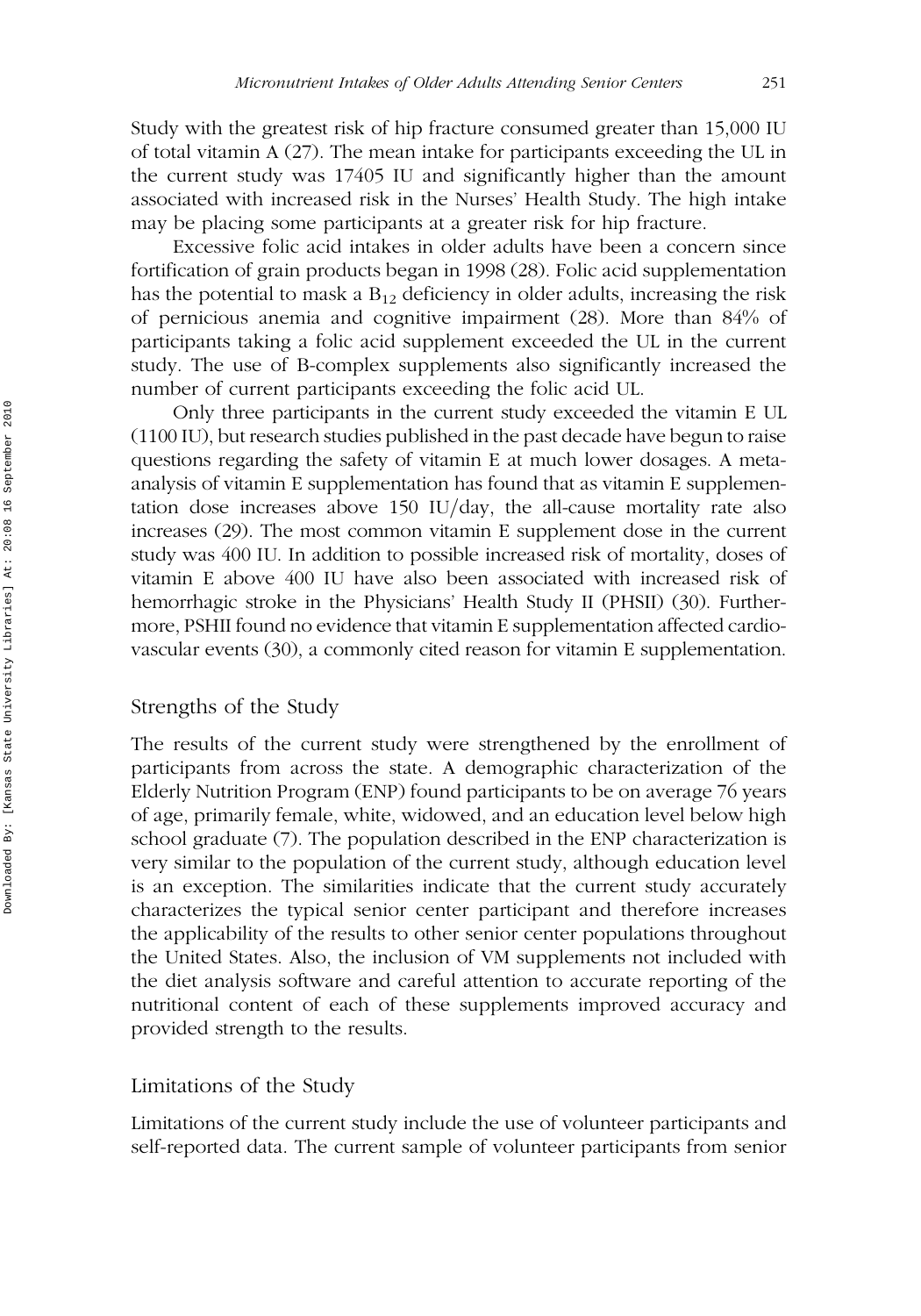centers may differ from their non-participating counterparts, particularly with regard to dietary supplement use, cognitive function, and general health status. All data were self-reported and relied on the memory of the older adult, lending to the possibility that food items and/or dietary supplements were underreported, over-reported, or omitted entirely. Also, the population of the study was not ethnically diverse and limited the ability to determine differences in dietary supplement use.

Future work should continue to investigate the dietary intake of older adults and focus specifically on food selection to identify why dietary intakes of some micronutrients are so low. Investigation should also focus on improvement of micronutrient intakes in community-based older adults through better food selection.

# **CONCLUSION**

The current study shows micronutrient intake of older adults is significantly impacted by the use of VM supplements. The number of participants with sufficient levels of consumption greatly improved with the addition of VM supplements, especially multivitamin/minerals. Despite the improvement, nearly half of the participants still had insufficient intakes of calcium, magnesium, and vitamin D. Intakes above the UL were reported but were not likely to cause severe adverse effects. The current results support older adults taking a daily, low-dose multivitamin/mineral supplements. This is contrary to the current position of the American Dietetic Association (ADA) to obtain nutrients through food only rather than supplement the diet. Given the large number of participants with insufficient dietary intakes, significant dietary changes must happen in order for current older adults to meet their requirements as suggested in the ADA position paper. Therefore, without major dietary changes, the findings from this study show adults benefit from a low dose multivitamin/mineral supplement.

# TAKE AWAY POINTS

- Vitamin and mineral supplements, especially a general multivitamin/multimineral, calcium with vitamin D, vitamin E, and vitamin C, were frequently used by participants.
- . Older adults participating in the study were most likely to have inadequate dietary intakes of vitamins D and E, folic acid, calcium, and magnesium.
- . Vitamin and mineral supplements significantly improved the micronutrient intake for most participants, although in some cases supplements did cause the Tolerable Upper Intake Level to be exceeded.
- . Even though the current study has minimal diversity among the participants, results may still be applicable to other senior center populations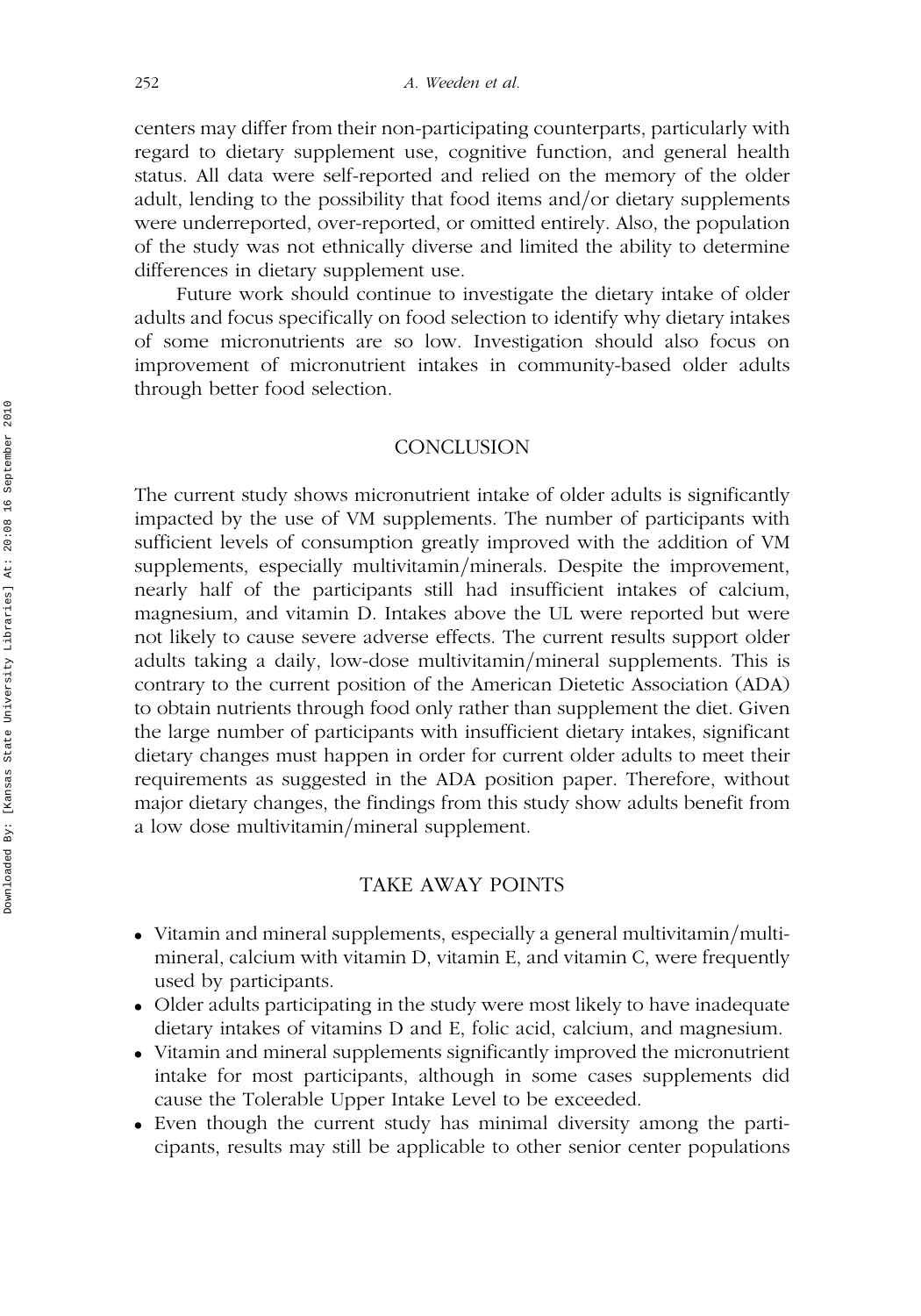as the general demographic distribution is similar to nationally sampled senior center participants.

#### REFERENCES

- 1. Fairfield KM, Fletcher RH. Vitamins for chronic disease prevention in adults. JAMA. 2002; 287:3116–26.
- 2. Sebastian RS, Cleveland LE, Goldman JD, Moshfegh AJ. Older adults who use vitamin/mineral supplements differ from nonusers in nutrient intake adequacy and dietary attitudes. J Am Diet Assoc. 2007; 107:1322–32.
- 3. Ervin RB, Kennedy-Stephenson J. Mineral intakes of elderly adult supplement and non-supplement users in the Third National Health and Nutrition Examination Survey. J Nutr. 2002; 132:3422–7.
- 4. Ervin RB, Wright JD, Wang CY, Kennedy-Stephenson J. Dietary intake of selected vitamins for the United States population: 1999–2000. Adv Data. 2004; 339:1–4.
- 5. Wright JD, Wang CY, Kennedy-Stephenson J, Ervin RB. Dietary intake of ten key nutrients for public health, United States: 1999–2000. Adv Data. 2003; 334:1–4.
- 6. Ford ES, Mokdad AH. Dietary magnesium intake in a national sample of U.S. adults. J Nutr. 2003; 133:2879–82.
- 7. Millen BE, Ohls JC, Ponza M, McCool AC. The Elderly Nutrition Program: an effective national framework for preventive nutritional interventions. J Am Diet Assoc. 2002; 102:234–40.
- 8. Institute of Medicine (IOM). Dietary reference intakes for calcium, phosphorus, magnesium, vitamin D, and fluoride. Washington, DC: National Academy Press; 1997.
- 9. Fletcher RH, Fairfield KM. Vitamins for chronic disease prevention in adults. JAMA. 2002; 287:3127–9.
- 10. Ness J, Cirillo DJ, Weir DR, Nisly NL, Wallace RB. Use of complementary medicine in older Americans: results from the health and retirement study. Gerontologist. 2005; 45:516–24.
- 11. Radimer K, Bindewald B, Hughes J, Ervin B, Swanson C, Picciano MF. Dietary supplement use by U.S. adults: data from the national health and nutrition examination survey, 1999–2000. Am J Epidemiol. 2004; 160:339–49.
- 12. Ervin RB, Wright JD, Kennedy-Stephenson J. Use of dietary supplements in the United States, 1988–94. 1999; 11(244). Accessed at www.cdc.gov/nchs/data/ series/sr\_11/sr11\_244.pdf on 20 February 2009.
- 13. Reedy J, Haines PS, Campbell MK. Differences in fruit and vegetable intake among categories of dietary supplement users. J Am Diet Assoc. 2005; 105: 1749–56.
- 14. Murphy SP, White KK, Park SY, Sharma S. Multivitamin-multimineral supplements' effect on total nutrient intake. Am J Clin Nutr. 2007; 85(Suppl):280S–4S.
- 15. Marshal TA, Stumbo PJ, Warren JJ, Xie X. Inadequate nutrient intakes are common and are associated with low diet variety in rural, community-dwelling elderly. J Nutr. 2001; 131:2192–6.